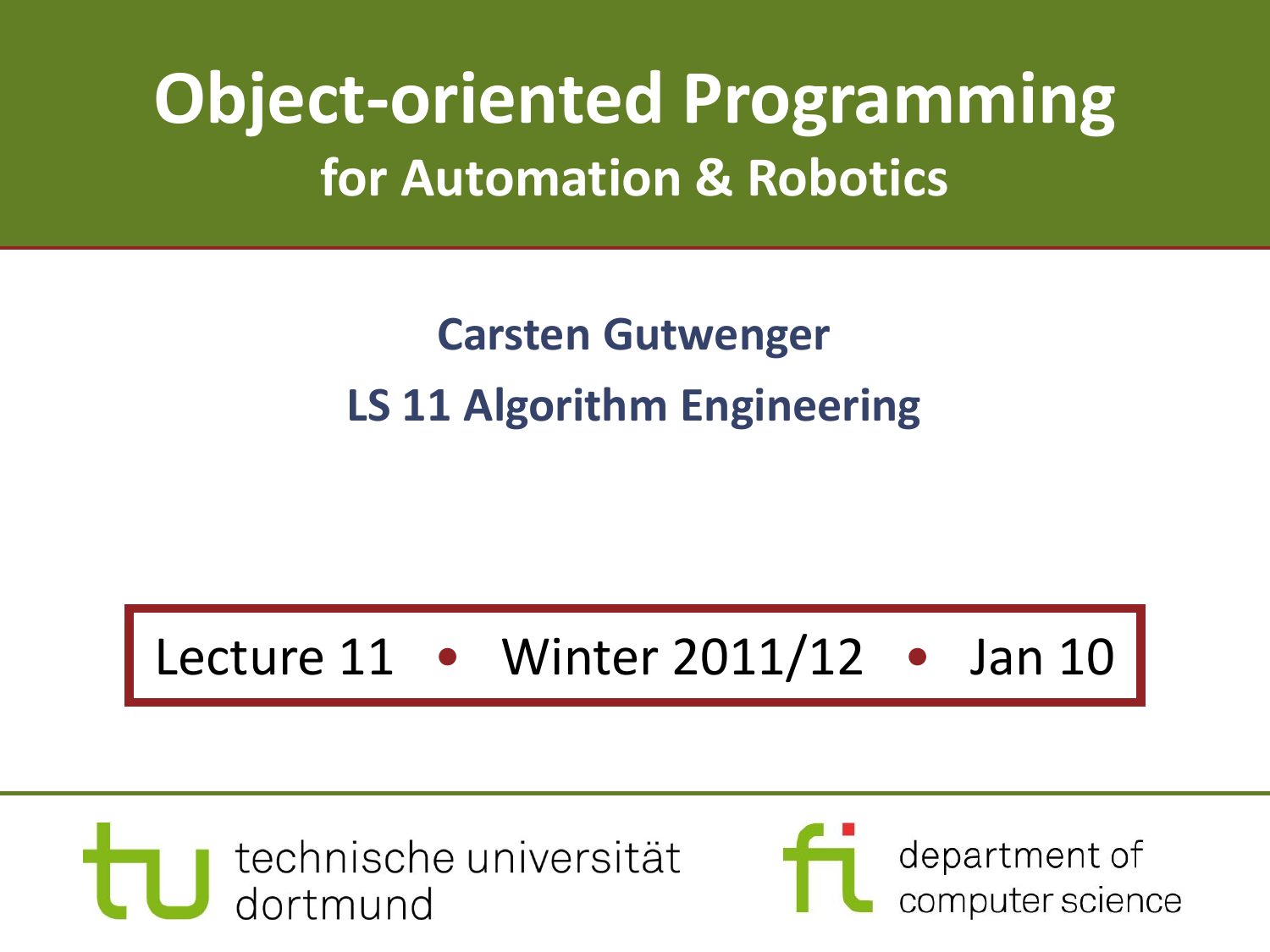#### **Automatic Variables**

- All variables so far have been defined inside a block  $\rightarrow$  automatic variables
- **Nemory is automatically** 
	- allocated at the beginning of the block
	- freed at the end of the block
- This is very comfortable for us: We do not have to deal with any issues on handling memory
- Today, we discuss:
	- **1. Static and global variables**
		- $\rightarrow$  live throughout the whole program
	- **2. Static data members**
		- $\rightarrow$  shared by all objects of a class
	- **3. Dynamic memory allocation**
		- $\rightarrow$  We decide on the lifetime of an object!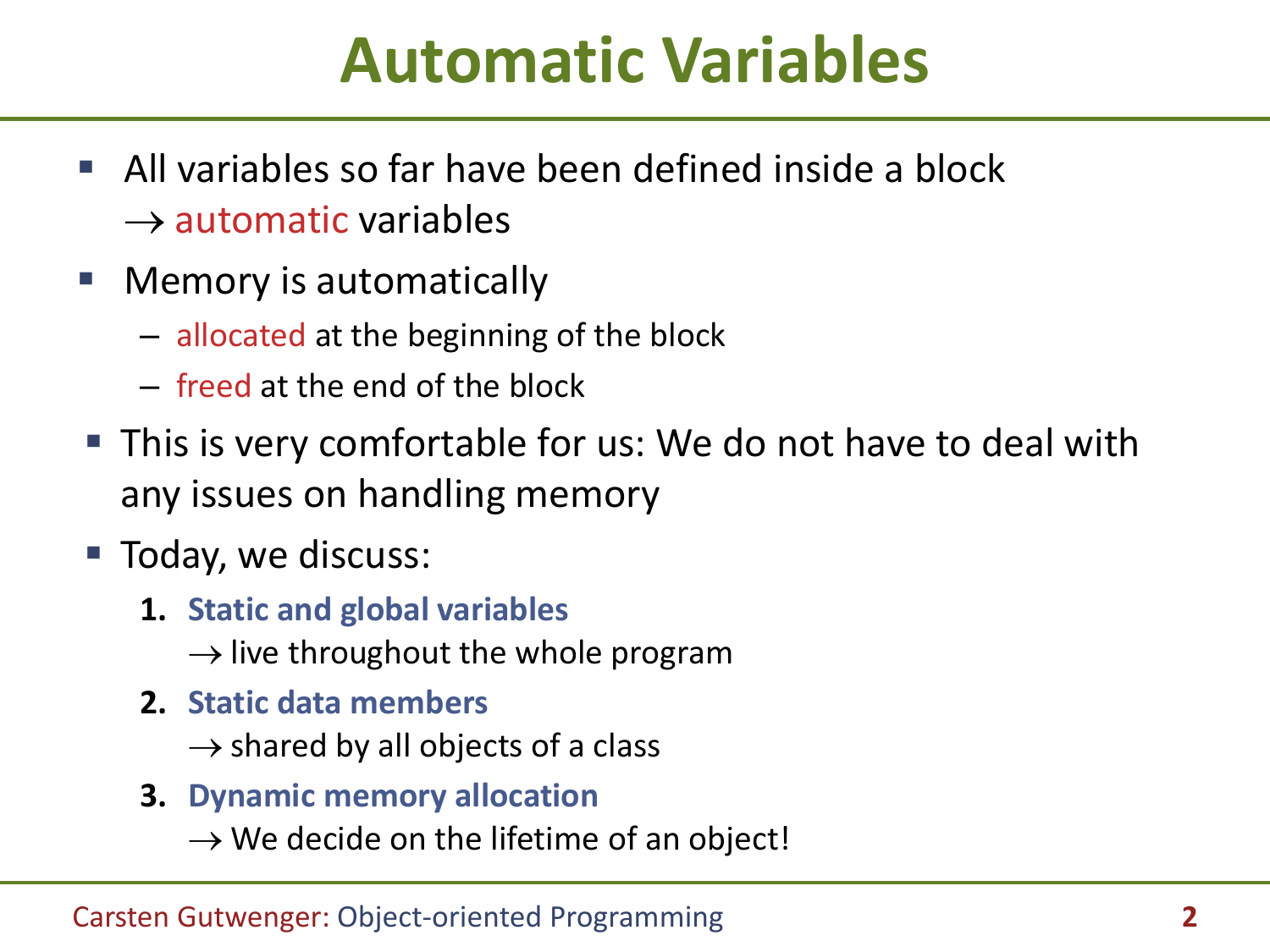### **Static Variables**

- You can declare variables in functions as **static**
- A static variable lives throughout the whole program  $\rightarrow$  It retains its value between calls to that function

```
int newnumber() {
    static int counter;
    return ++counter;
}
int main() {
    cout << newnumber() << endl;
    cout << newnumber() << endl;
    return 0;
}
```
**Output: 1 2**

 Static variables of built-in types are initialized to 0; for custom types, the default constructor is called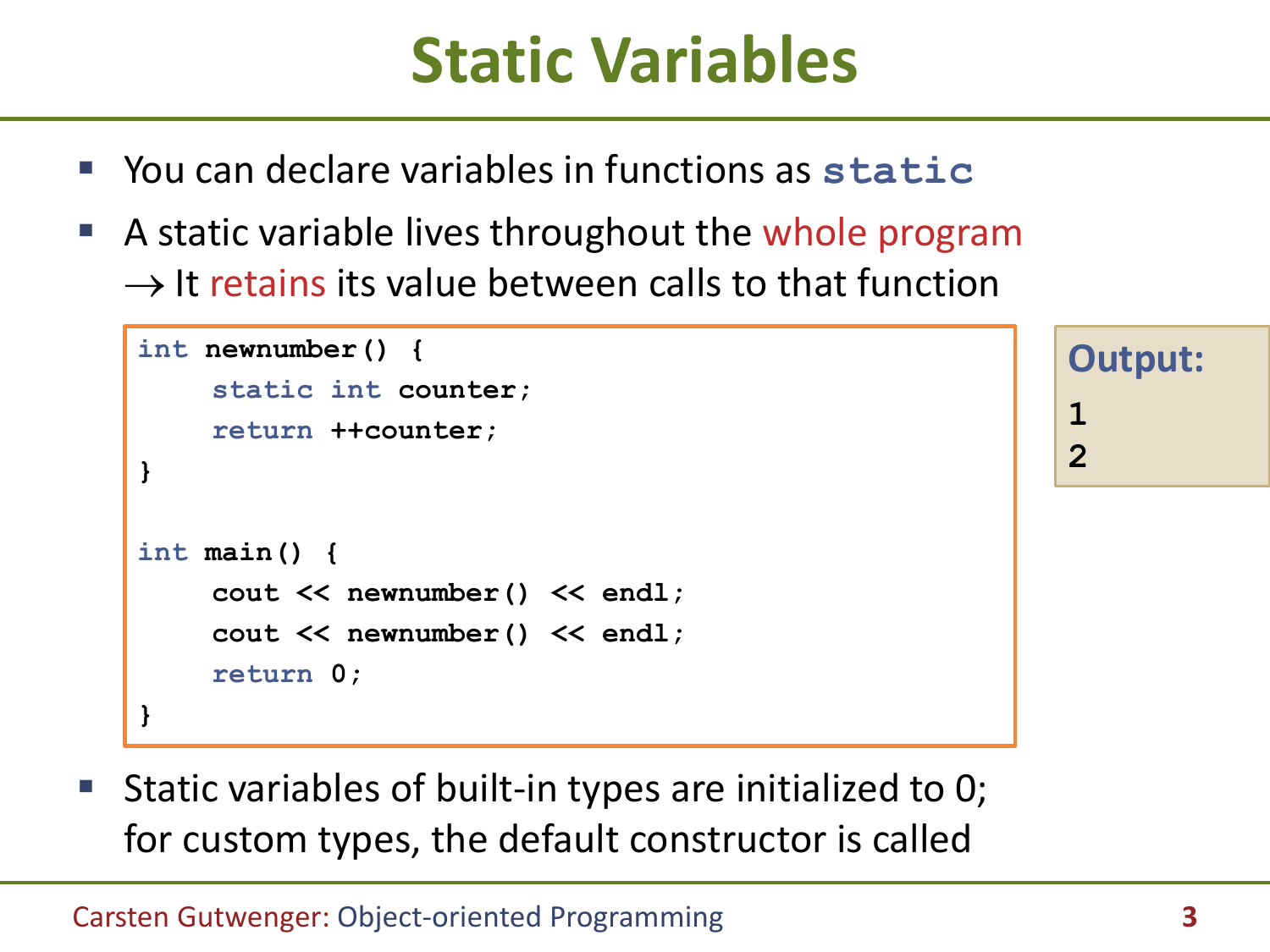## **Global Variables**

- You can define variables outside of any scope  $\rightarrow$  global variables
- For global variables, the same rules as for static variables apply (e.g. initialization)

```
int counter; // global variable
int newnumber() {
    return ++counter;
}
int main() {
    cout << newnumber() << endl;
    cout << newnumber() << endl;
    return 0;
}
```
Good programming practice:

- $-$  try to limit scope of variables
- $\rightarrow$  use as few global variables as possible!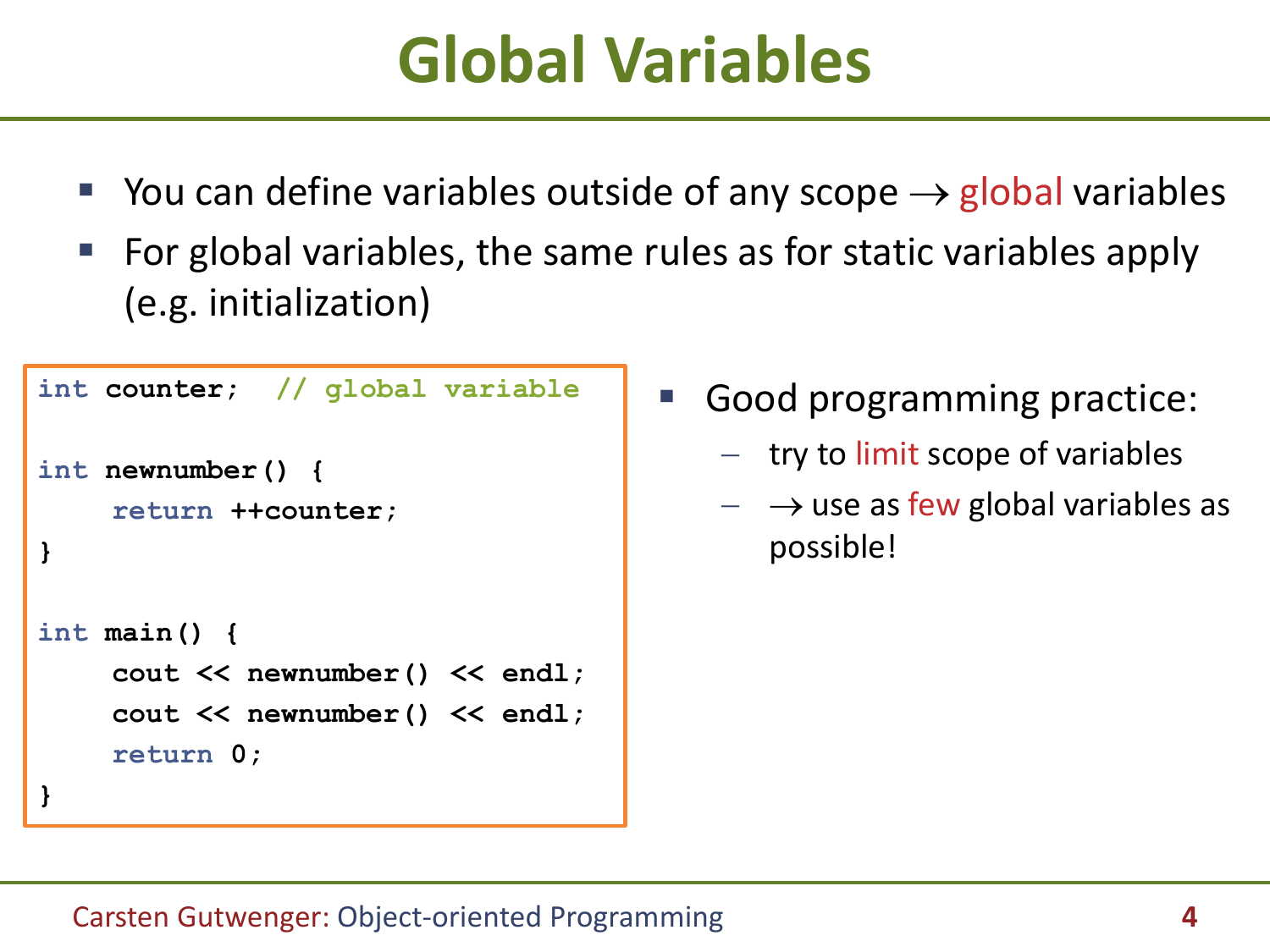### **Static Data Members**

- We can also define data members to be **static**
- **Static data members are shared by all objects of that class**
- Same rules for initialization as for static variables
- Similarly, we can define member functions to be static
	- such functions can only access static data members of the class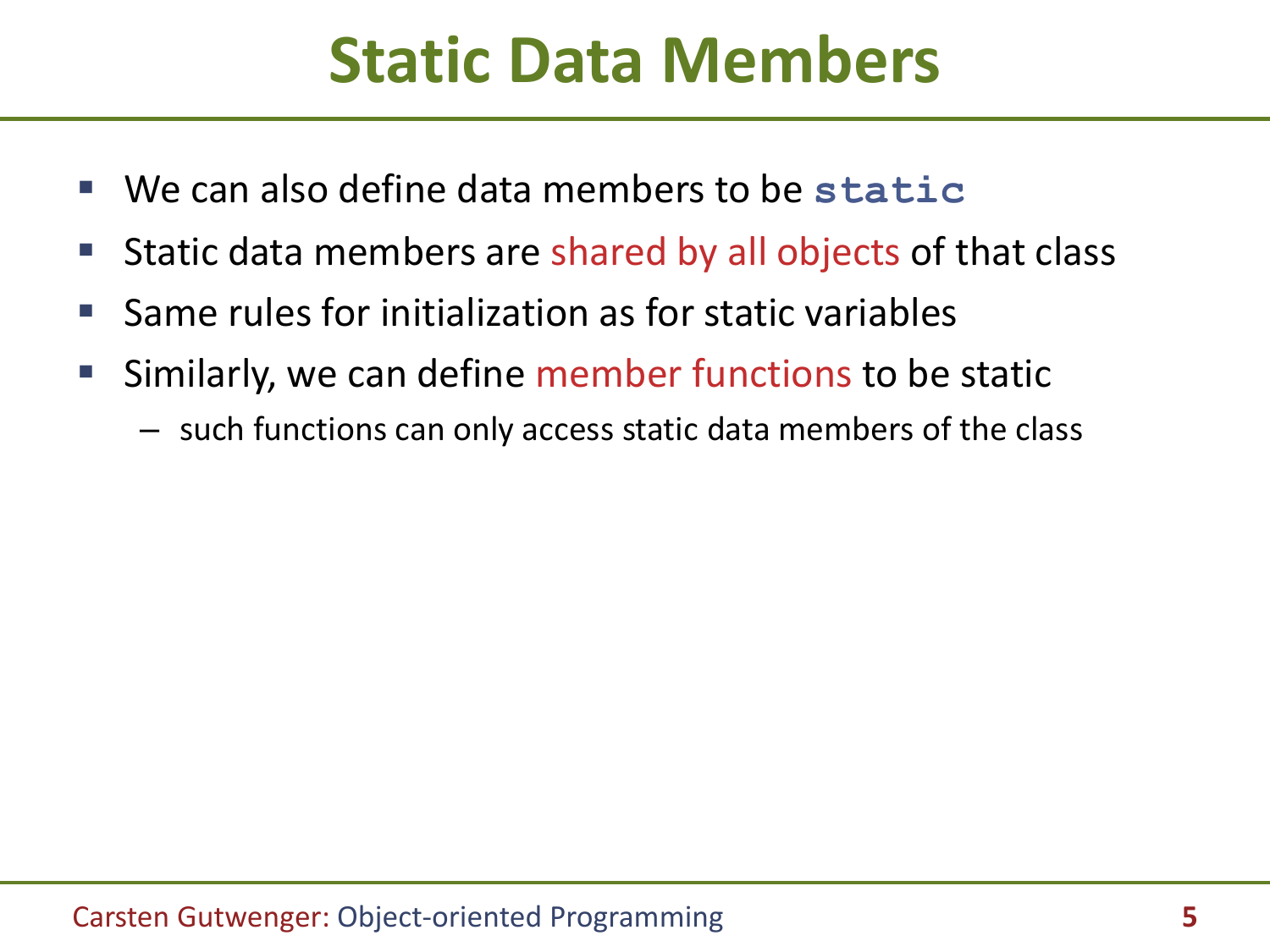### **Static Data Members**



Carsten Gutwenger: Object-oriented Programming **6**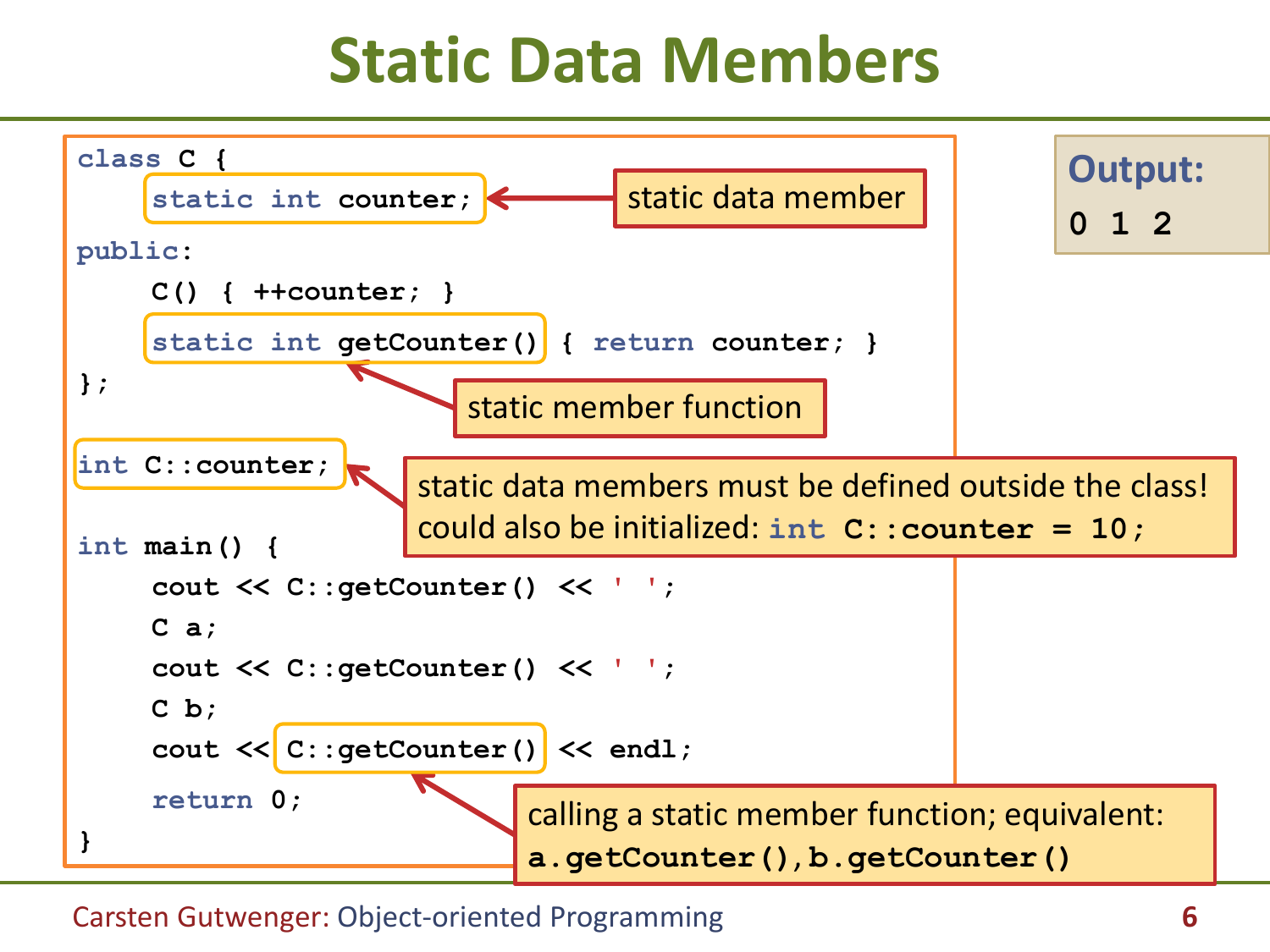# **Allocating Memory: The new Operator**

- So far, we are not able to create new objects dynamically (i.e. decide at runtime to create objects)
- **The new** operator allows us to allocate a new piece of memory and to invoke a constructor:

```
int *intPtr; // stores address of an int object
intPtr = new int(17); // reserves memory for an int
                       // initializes int with 17
```
The general form of a **new** expression is:

```
new type-name
new type-name ( constructor-args )
```
 **new** returns a pointer to the newly created object; you should always store this pointer, so you can free the memory later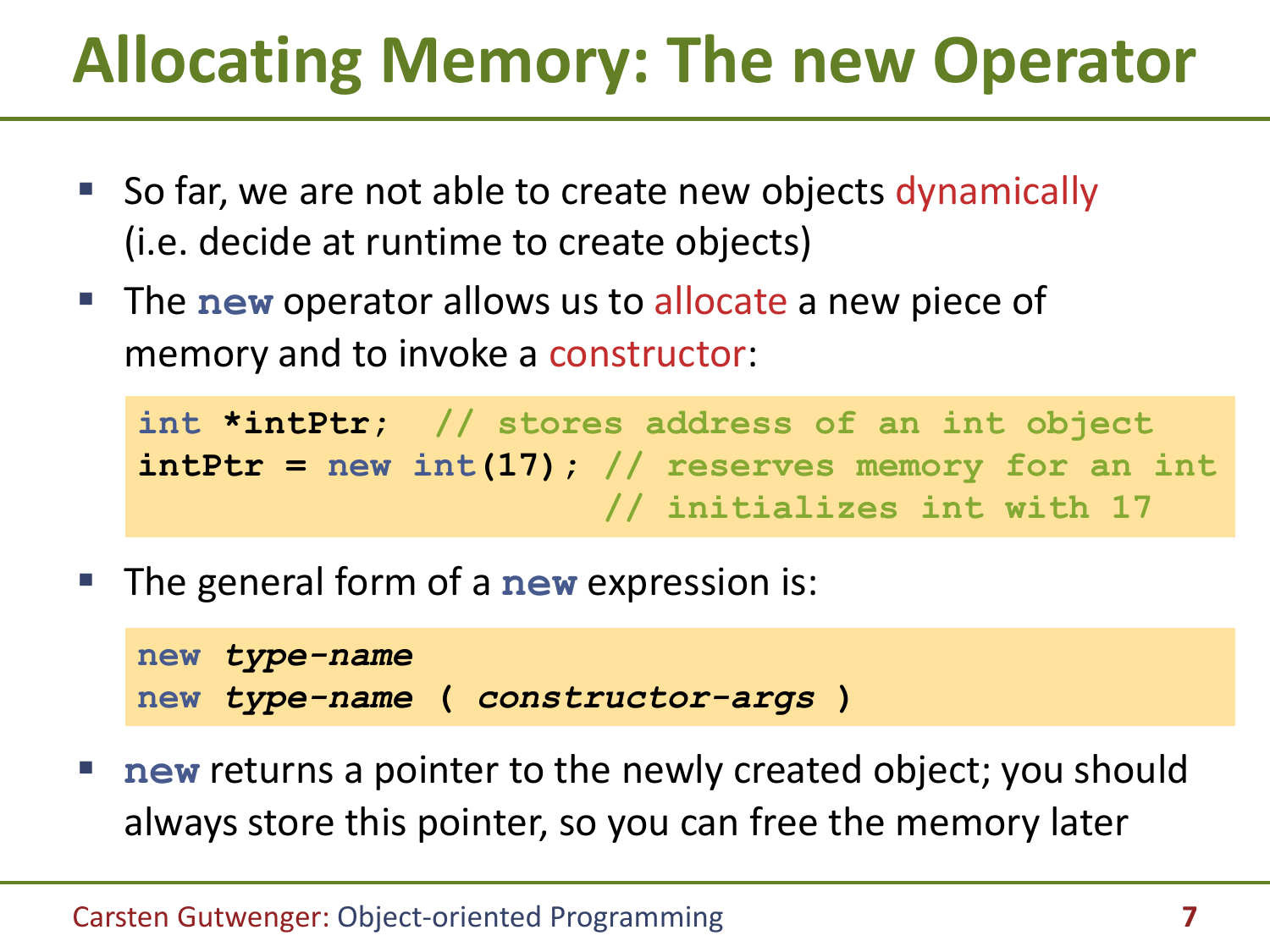# **Freeing Memory: The delete Operator**

 When you no longer need an object created with new, you must free the occupied memory using **delete**:

```
int *intPtr = new int(17);
// do something with *intPtr
delete intPtr; // free memory
```
- **If you don't free memory allocated by new explicitly, this** memory will never be freed automatically!  $\rightarrow$  memory leak!
- After calling **delete**, all pointers to this object become invalid
- *Accessing objects through invalid pointers (dangling pointers) is a serious programming error!*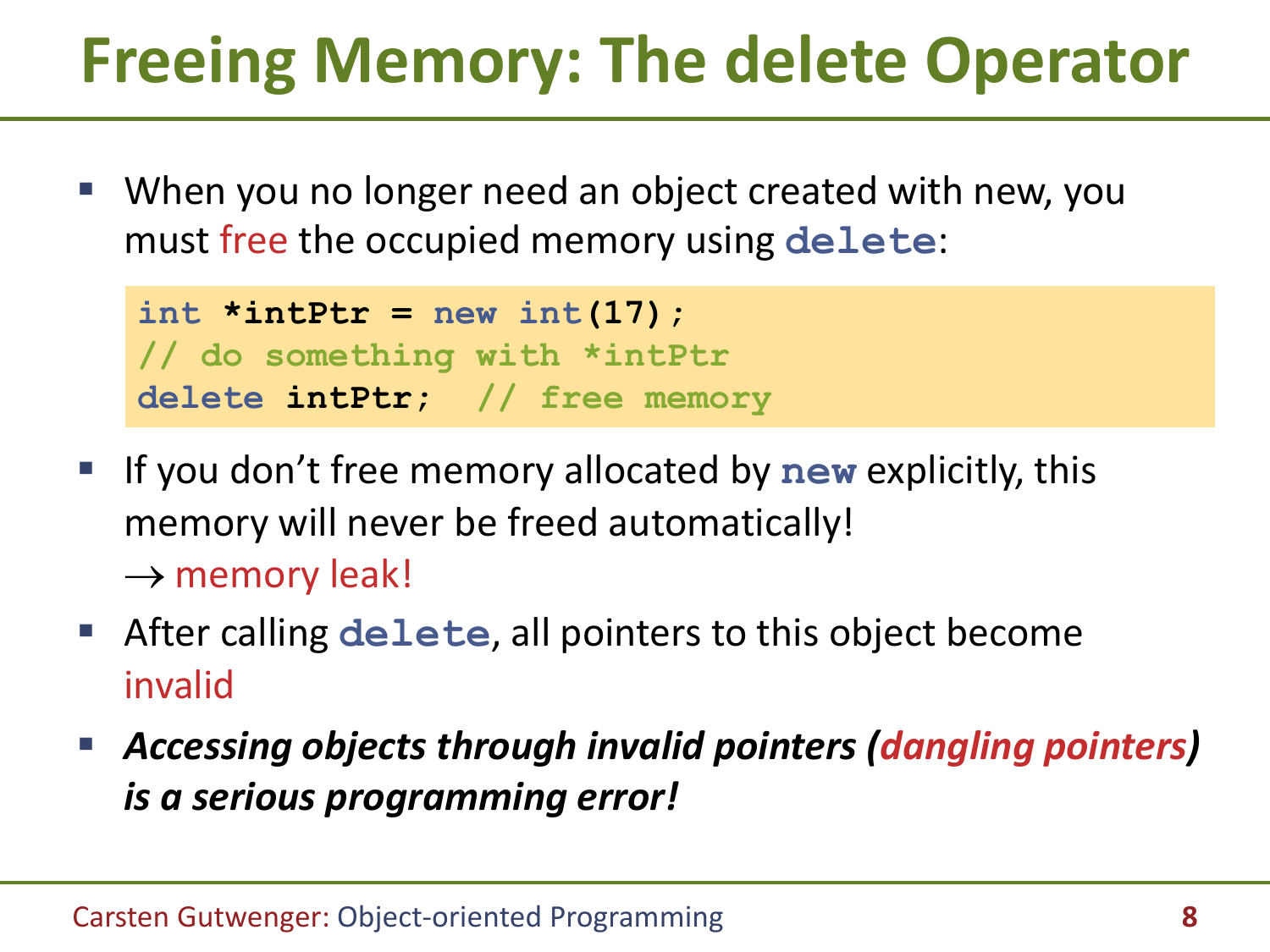## **Safety Caveats**

- 1. Initialize all pointers to 0 or such that they point to an object
- 2. Set pointers to 0 immediately after you free the memory they point to:

```
delete intPtr;
intPtr = 0;
```
- 3. When you are in doubt if a pointer is valid, test if it is not 0 before dereferencing it
- **Remark:** It is also allowed to call **delete** for a 0-pointer (in this case nothing is done)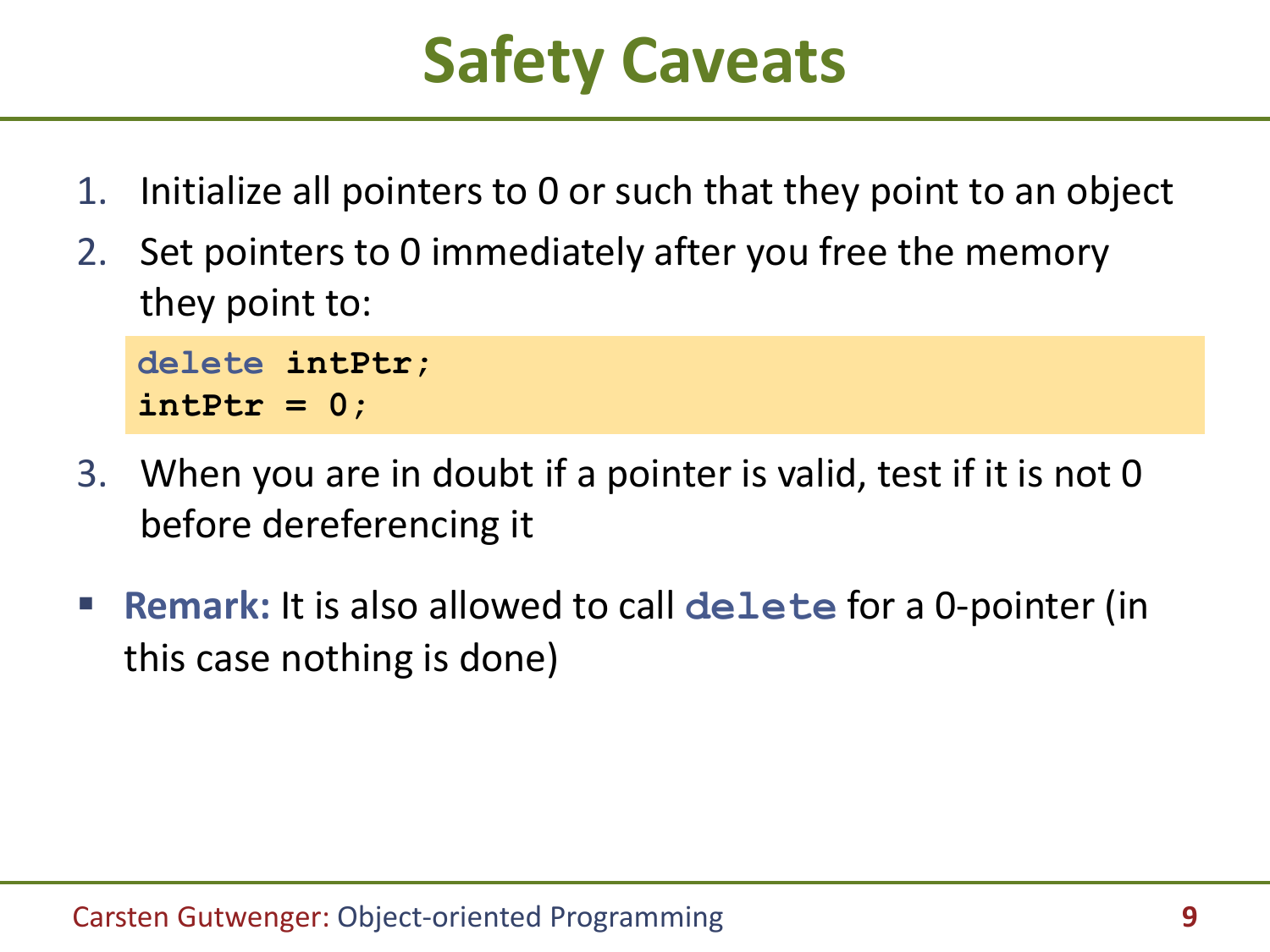## **Example: Singly-linked Lists**

 We want to implement our own singly-linked list, which allows us to dynamically add and remove elements

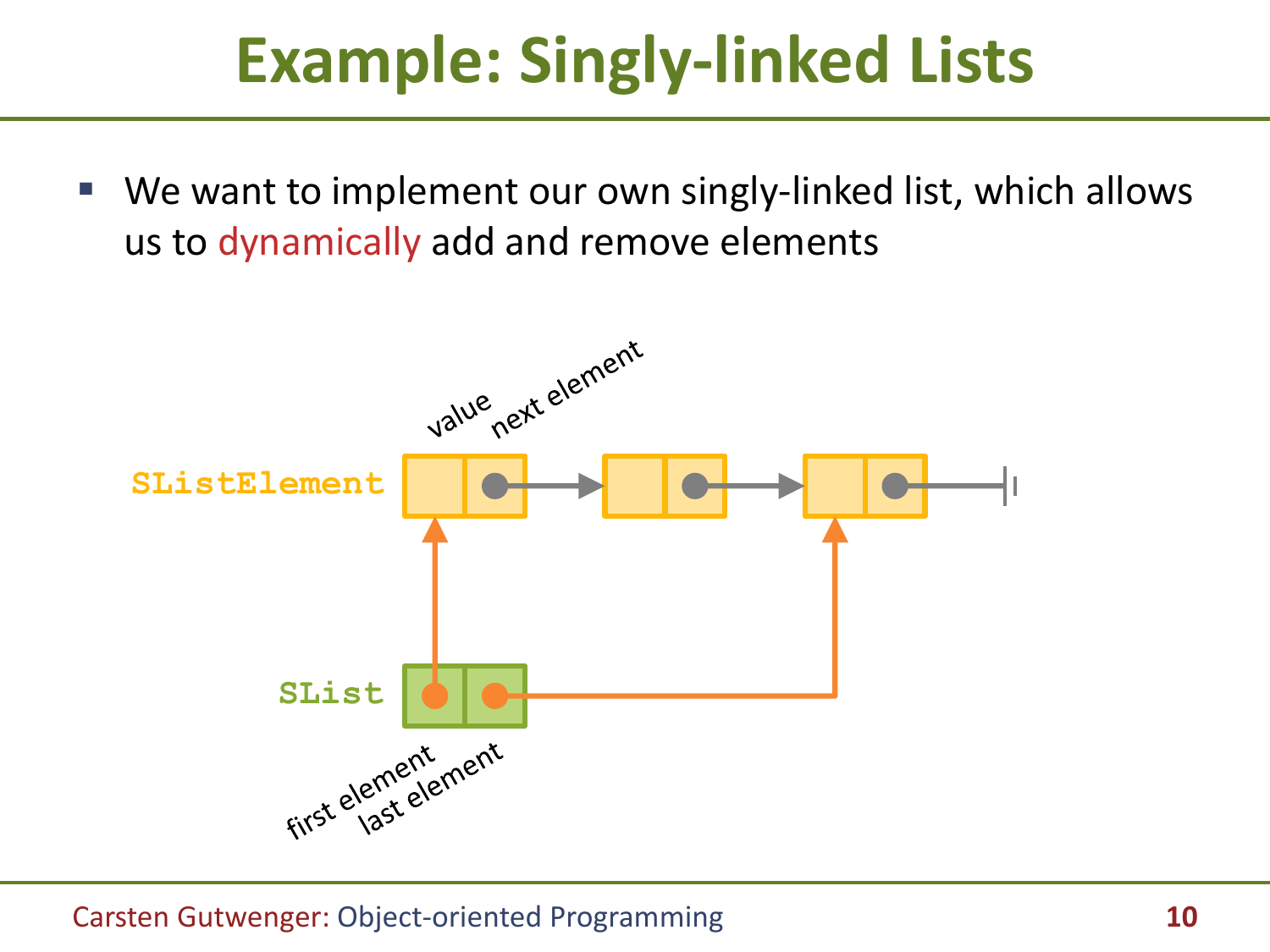## **Modeling the Elements: SListElement**

```
// data type for values stored in the list
typedef int ValueType;
                                                            value next element
// structure for list elements
struct SListElement {
    SListElement *pNext;
    ValueType value;
    SListElement(ValueType x) : pNext(0), value(x) { }
    SListElement(ValueType x, SListElement *p)
       : pNext(p), value(x) { }
};
```
 The type definition **ValueType** allows us to easily change the value type if required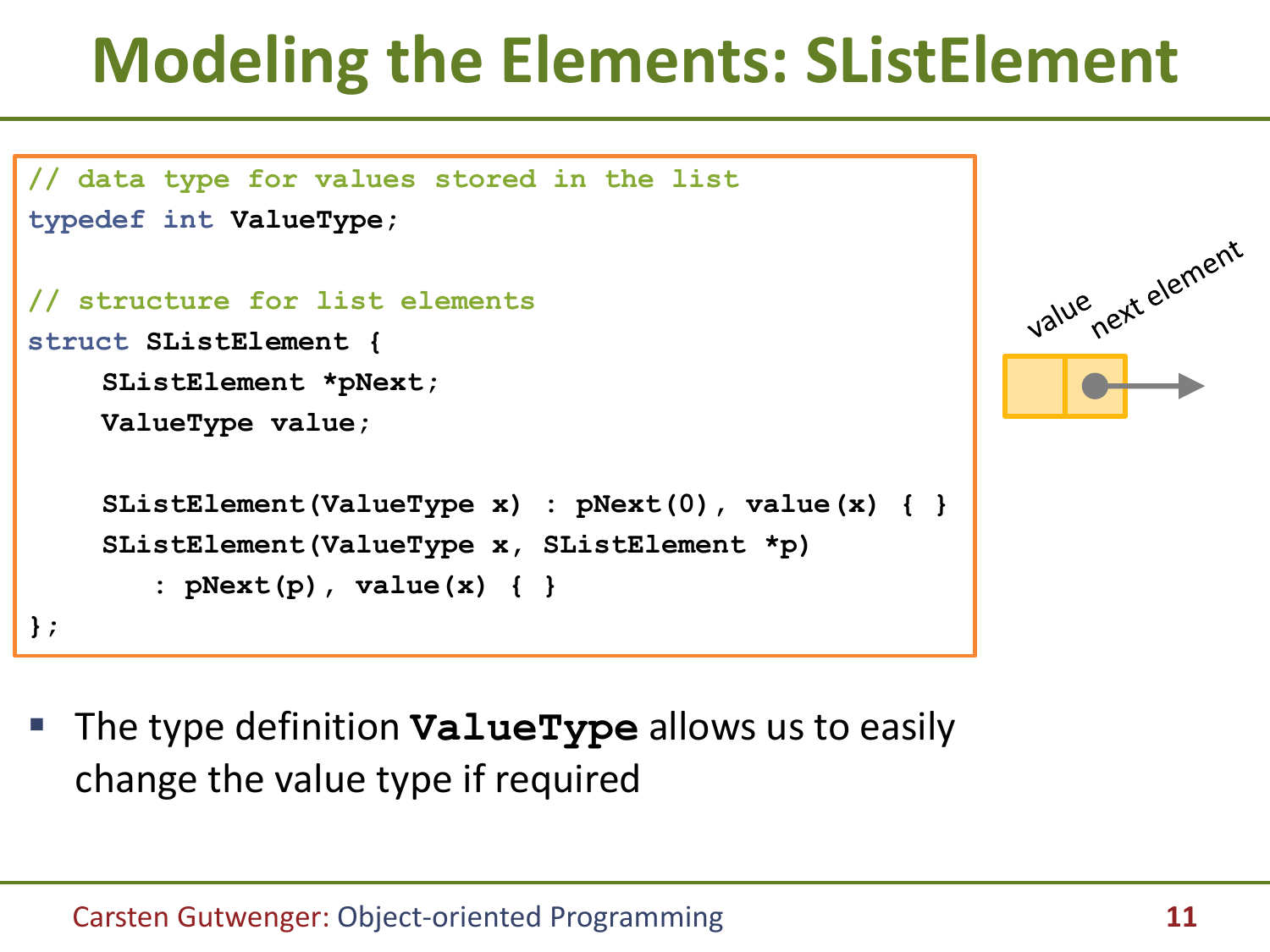#### **Iterators**

- **Similar as standard container classes, we want to provide** some nifty iterators for our list
- We realize iterators by a new class **SListIterator**:
	- encapsulates a pointer to **SListElement**
	- provides typical functionality, like comparison, assignment, dereferencing, and advancing an iterator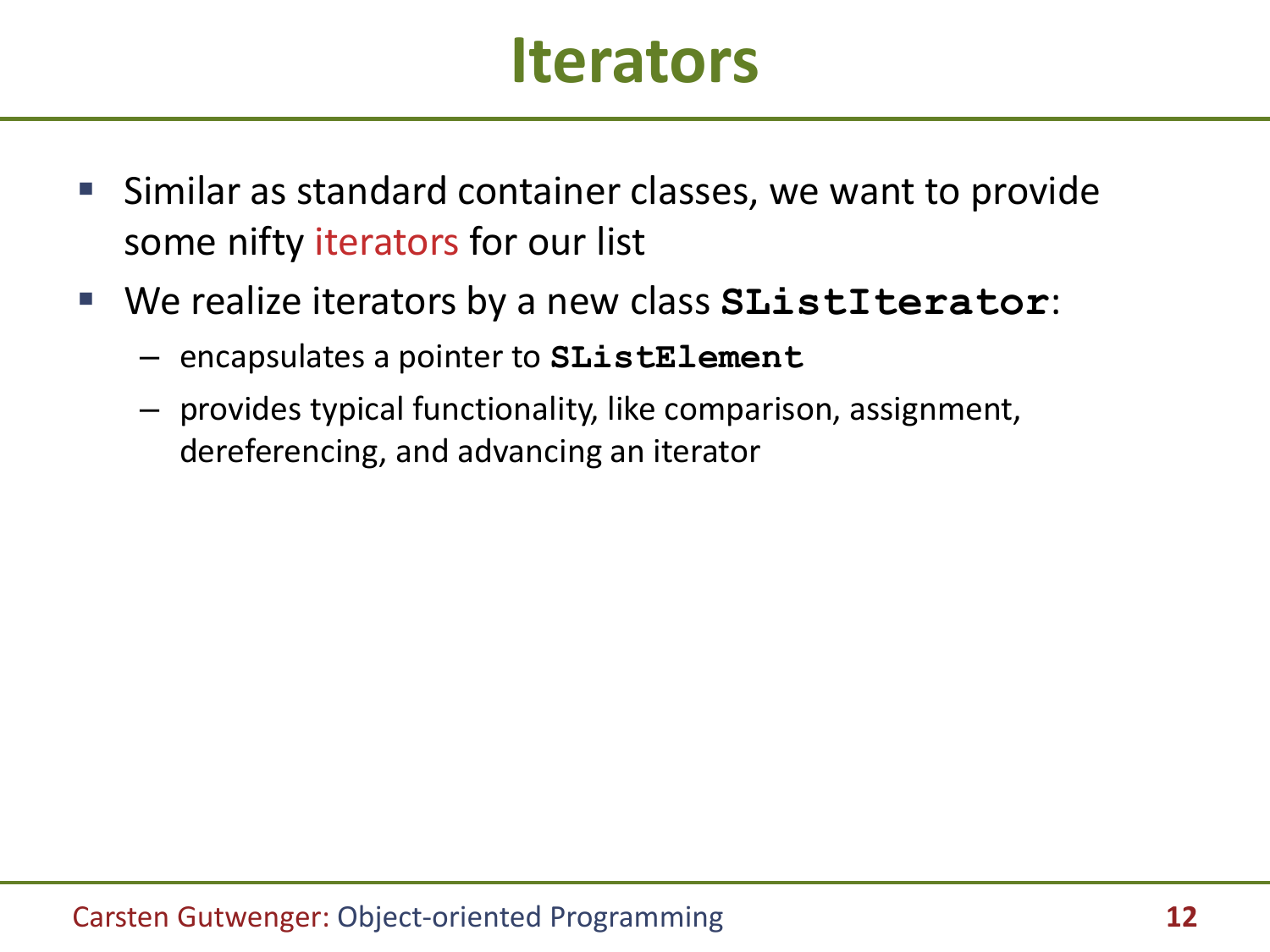#### **Iterators: The Interface**

```
class SListIterator {
    SListElement *pElement;
public:
    SListIterator() : pElement(0) { }
    SListIterator(SListElement *p) : pElement(p) { }
    SListIterator(const SListIterator &it) : pElement(it.pElement) { }
    bool operator==(const SListIterator &it) const;
    bool operator!=(const SListIterator &it) const;
    SListIterator &operator=(const SListIterator &it);
    ValueType &operator*() const;
    SListIterator &operator++(); // operator ++ (prefix)
    SListIterator operator++(int); // operator ++ (postfix)
};
```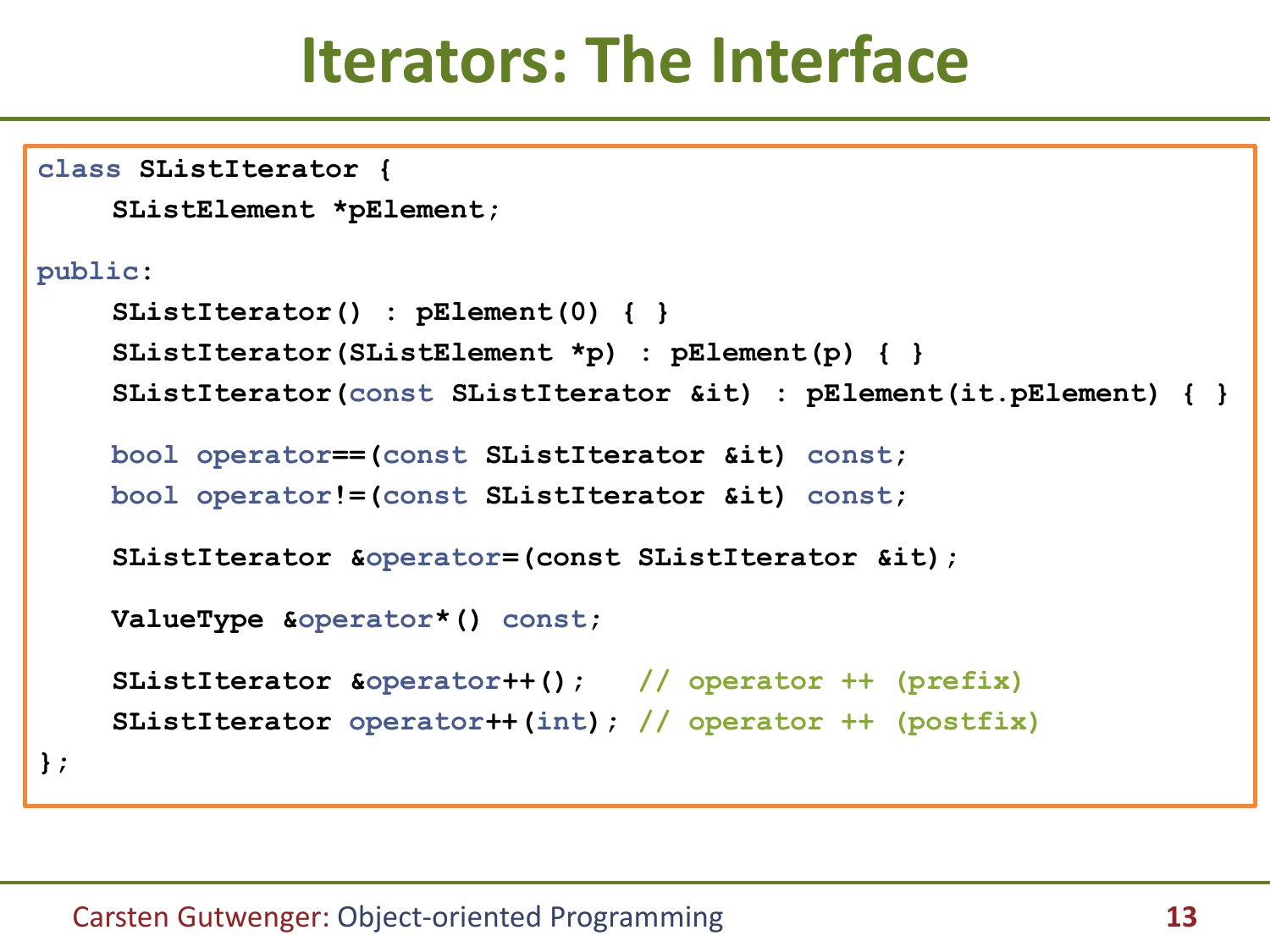### **Iterators: The Implementation**

```
bool SListIterator::operator==(const SListIterator &it) const {
    return pElement == it.pElement; }
```

```
SListIterator &SListIterator::operator=(const SListIterator &it) {
    pElement = it.pElement;
    return *this; }
```

```
ValueType &SListIterator::operator*() const { // dereference
    return pElement->value; }
```

```
SListIterator &SListIterator::operator++() { // prefix notation
    pElement = pElement->pNext;
    return *this; }
```

```
SListIterator SListIterator::operator++(int) { // postfix notation
    SListIterator it = *this;
    pElement = pElement->pNext;
    return it; }
```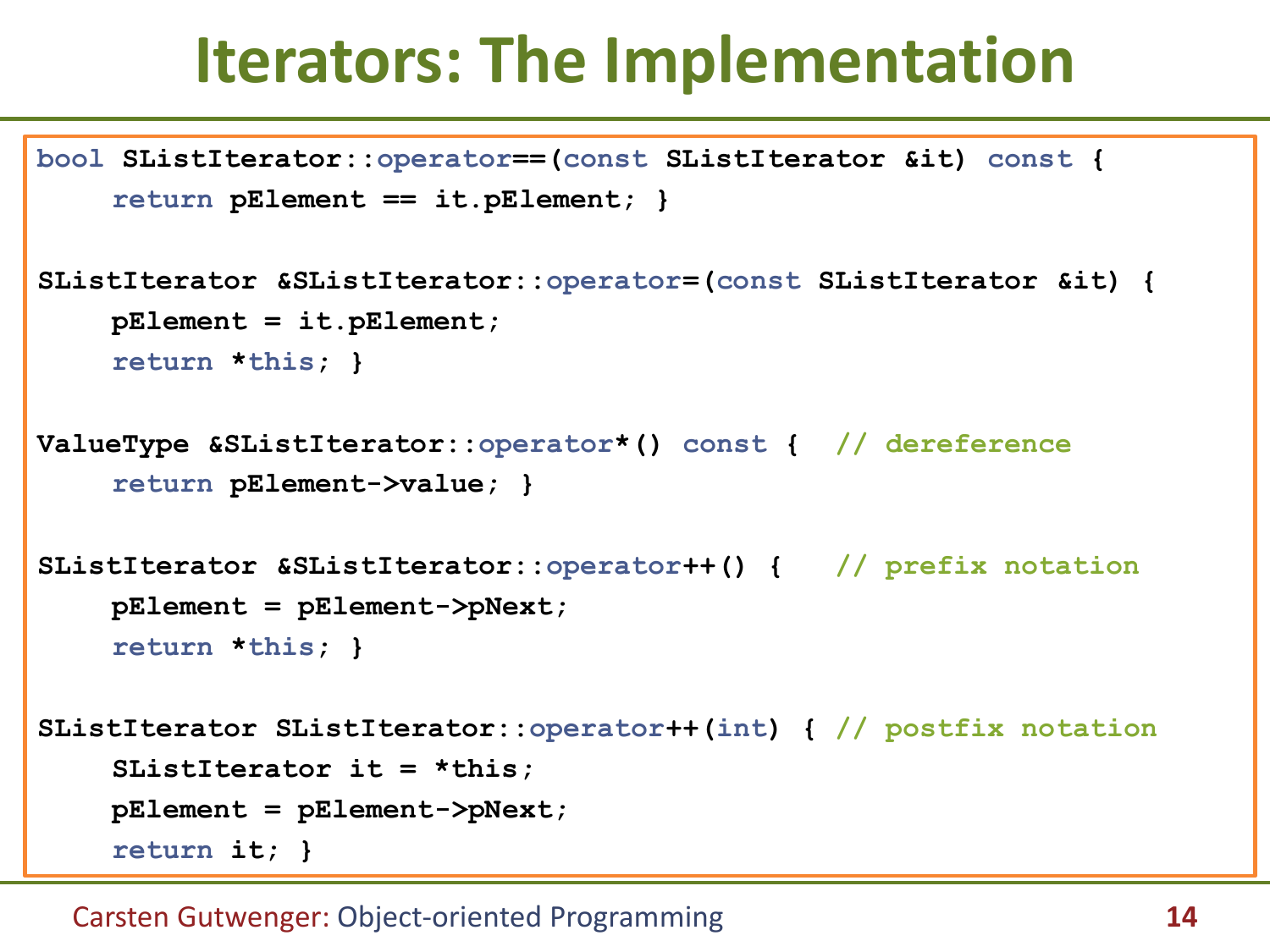## **Singly-linked Lists: The Interface**

```
class SList {
    SListElement *pHead, *pTail;
public:
    typedef SListIterator iterator;
    SList() : pHead(0), pTail(0) { }
    ~SList() { clear(); }
    // iterators
    iterator begin() const { return iterator(pHead); }
    iterator end() const { return iterator(); }
    iterator push(ValueType x); // add element at the front
    iterator append(ValueType x); // add element at the back
    ValueType pop(); // remove first element and return its value
    void clear(); // remove all elements
};
                                                      SList<br>first element<br>first element
```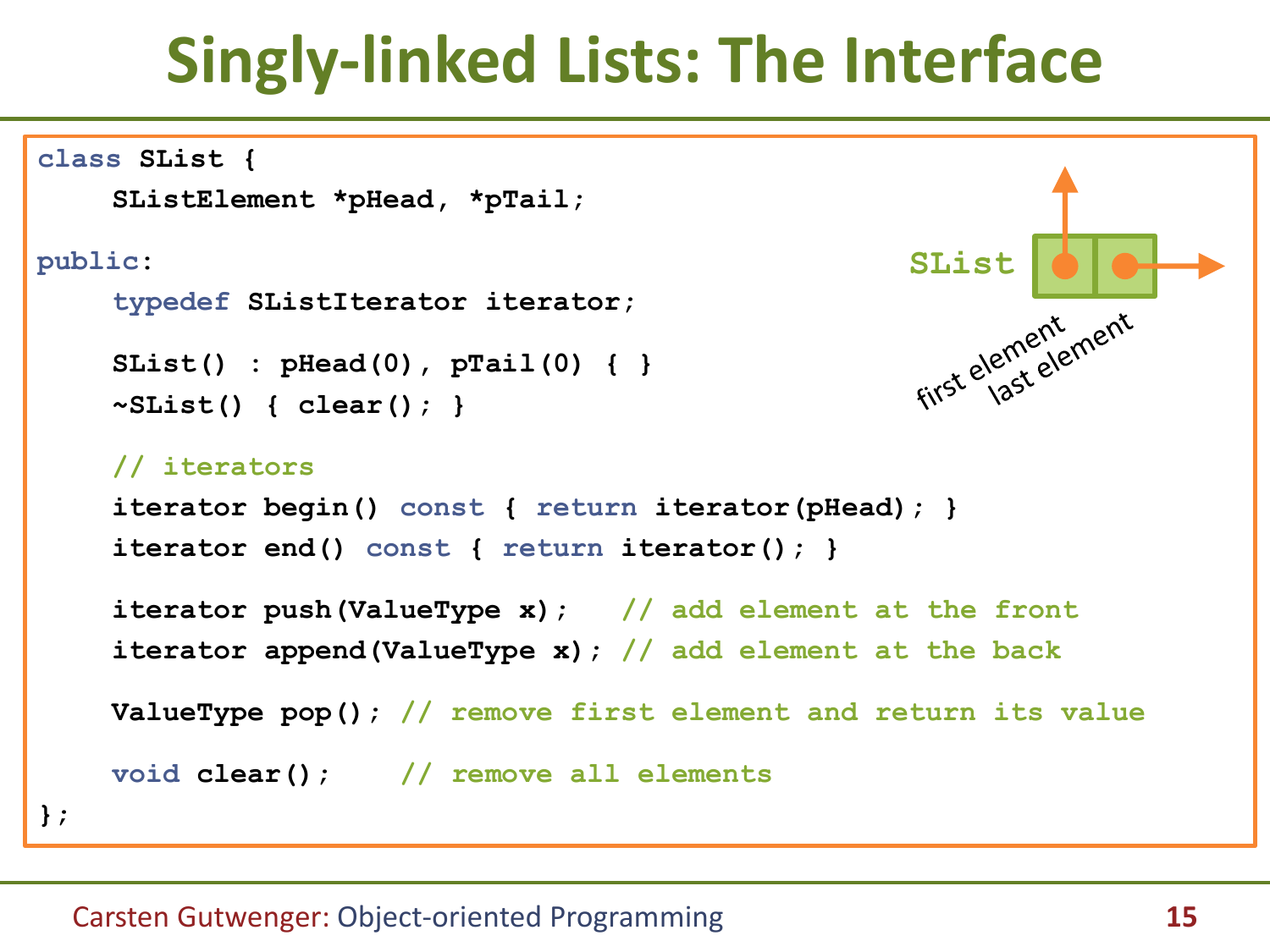#### **Push Method**

```
SList::iterator SList::push(ValueType x)
{
    pHead = new SListElement(x, pHead);
    if(pTail == 0)
       pTail = pHead;
    return iterator(pHead);
}
```
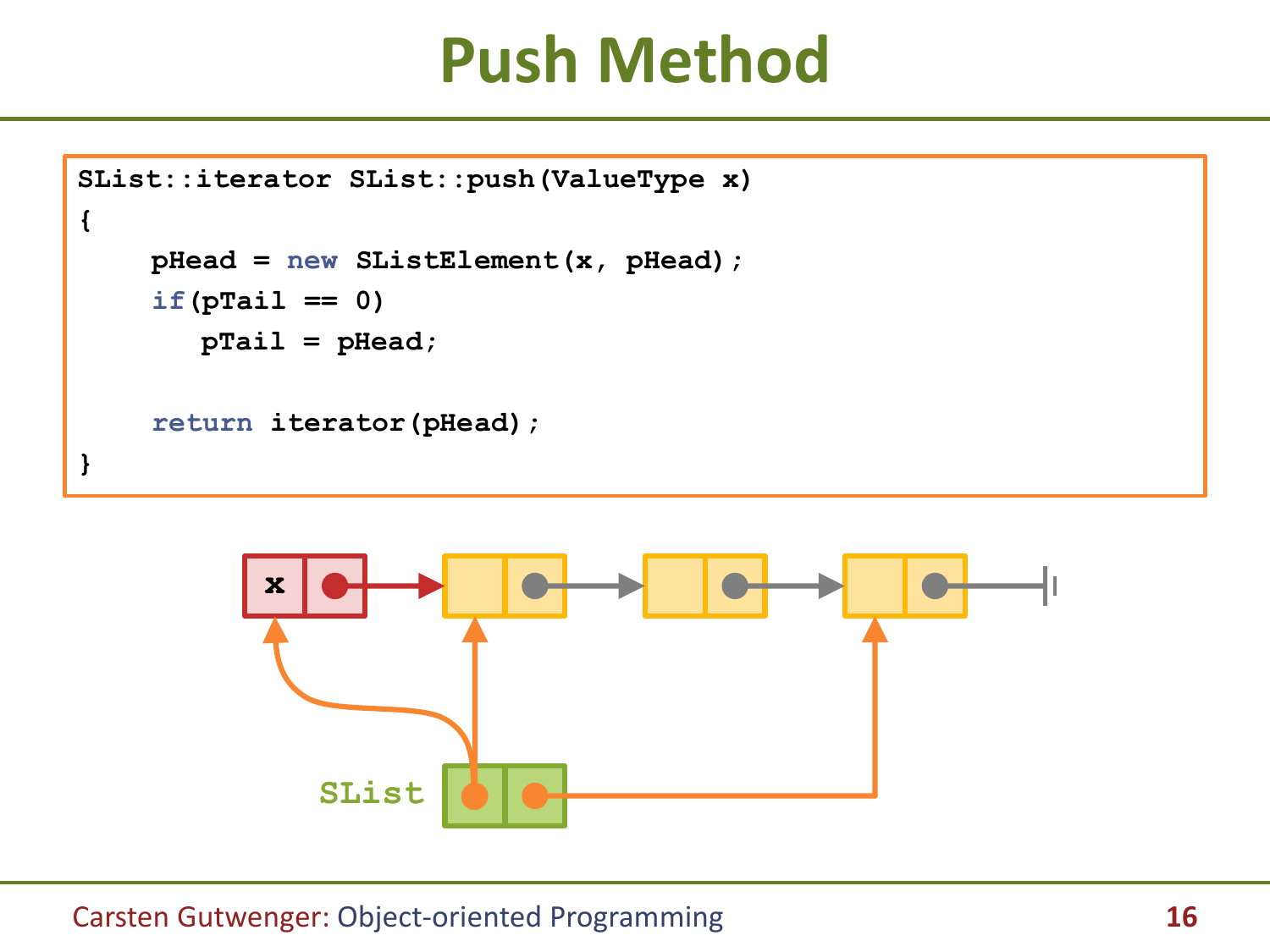### **Pop Method**

```
ValueType SList::pop()
{
    SListElement *p = pHead;
    ValueType x = p->value;
    pHead = p->pNext;
    if(pHead == 0)
       pTail = 0;
    delete p; return x;
}
```